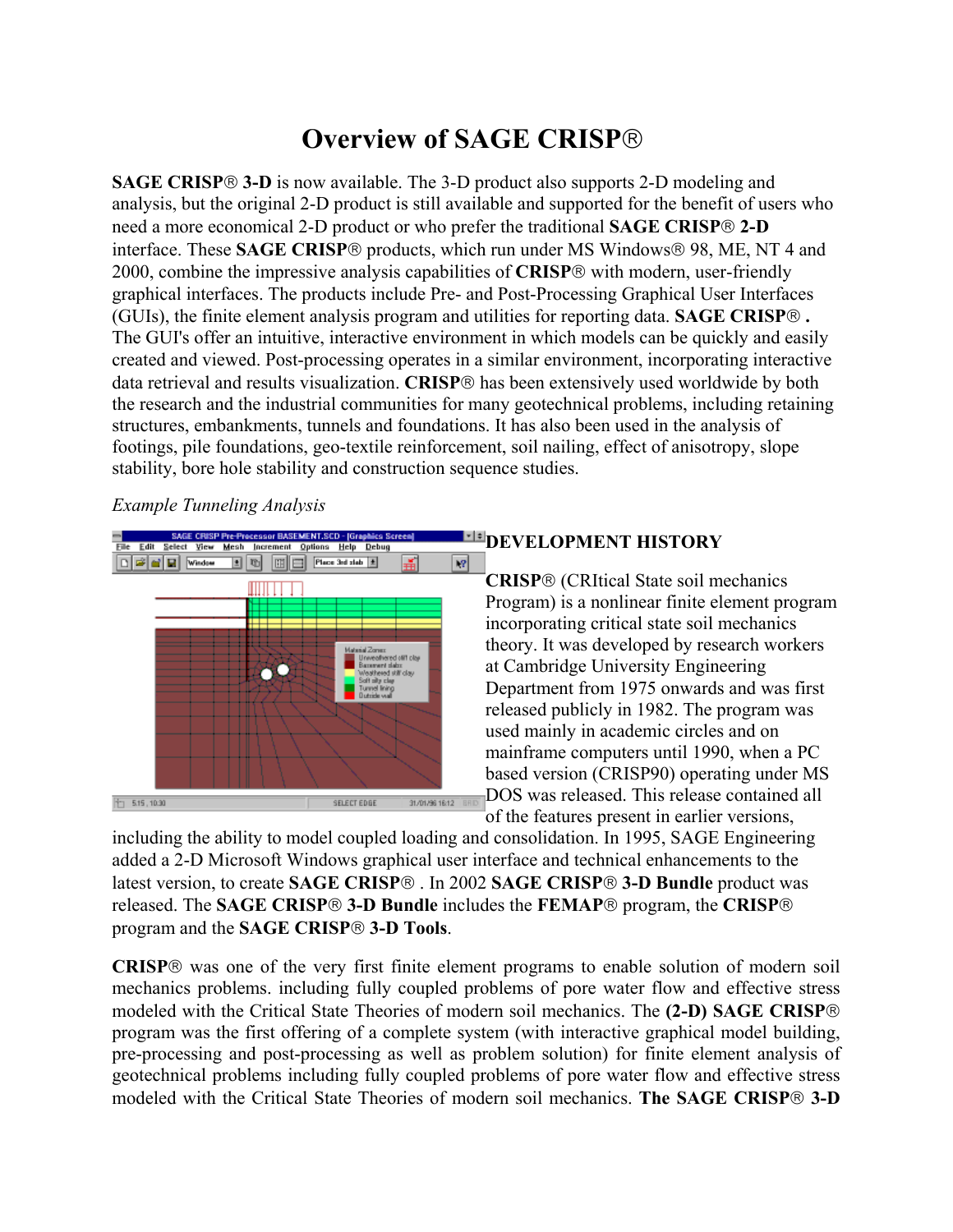**Bundle** includes a version of the **CRISP**® program capable of accelerated solution of large 3-D problems

The **FEMAP**® program is an interactive 3-D graphical program for geometric modeling and for pre- and post-processing of finite element work. It includes powerful capabilities for graphical display and presentation, not only for geometric modeling but also for finite element models and results

**SAGE CRISP<sup>®</sup> 3-D Tools** is a collection of programs, files and utilities which enable the combined use of the **CRISP**® and **FEMAP**<sup>®</sup> programs as a complete system for 3-D finite element modeling, analysis and presentation.

Major universities, engineering firms, production industries, and government agencies are making increasing use of the **SAGE CRISP**® programs. At present the programs are used in hundreds of installations around the world.

# **THE FINITE ELEMENT PROGRAM**

The analysis program is undergoing continual development with work being carried out by research teams around the world. In particular, **SAGE CRISP**® is frequently used as a test bed for new constitutive models, which can be bolted onto the existing finite element code.

## **ANALYSIS TYPES**

**SAGE CRISP**® operates in two dimensional plane strain, or axisymmetry. The finite element program is also capable of analyzing three dimensional problems, although in the present version this capability is only available without the use of the GUI. The effective stress Principal is an integral part of the finite element analysis engine. Thus, **SAGE CRISP**® can perform drained, undrained and fully coupled (Biot) consolidation analyses.

## **SOIL MODELS**

The adequacy of a finite element solution is largely dependant upon the constitutive models used. **SAGE CRISP**® incorporates six soil models and three structural models. These models have been developed over the course of the past 20 years, during which time they have achieved widespread recognition and respect. The soil models include linear elastic, elastic-perfectly plastic and critical state soil models, as listed below:

## **Linear Elastic:**

- Homogeneous, anisotropic
- Non homogeneous, anisotropic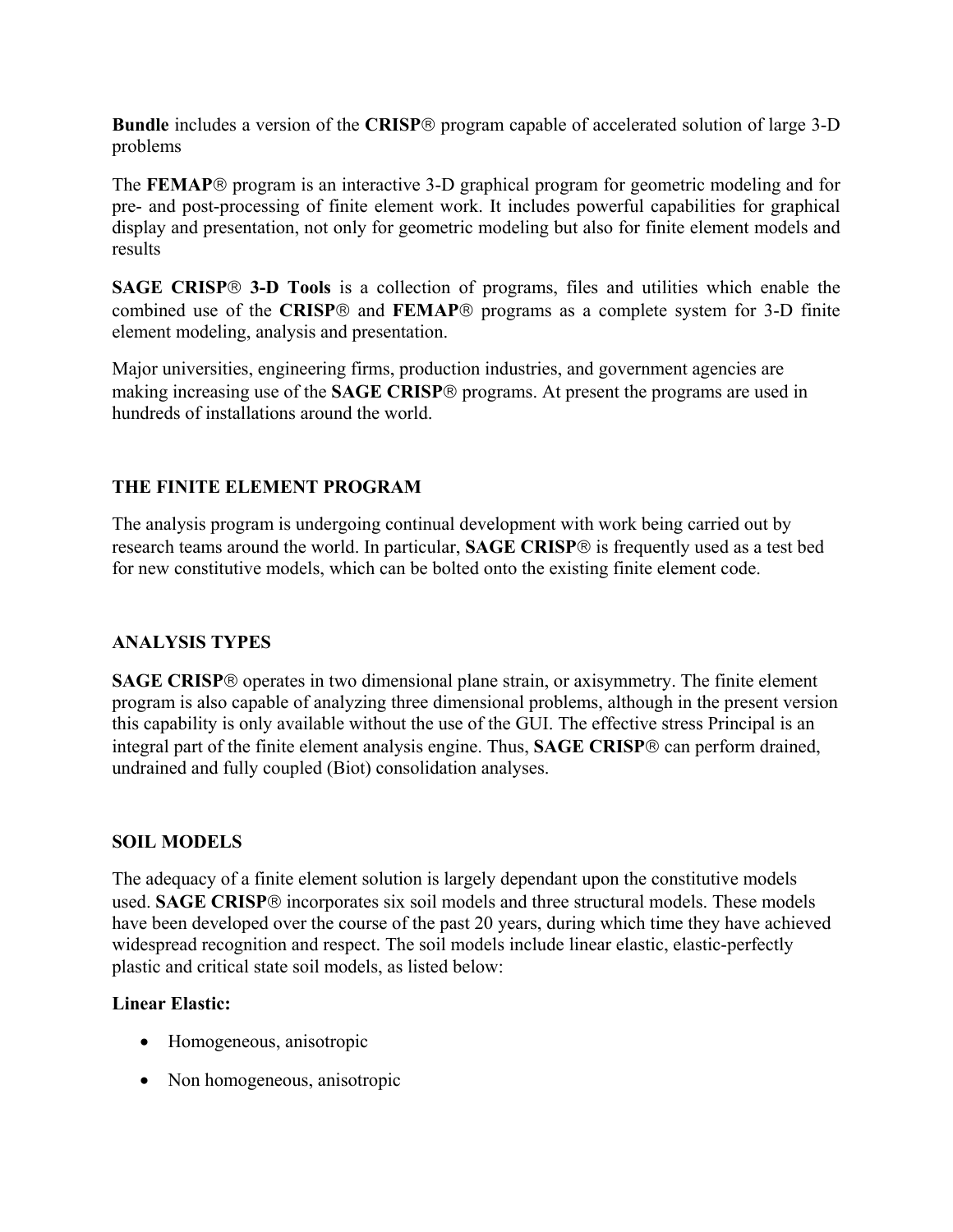## **Elastic-Perfectly Plastic:**

- Von-Mises
- Tresca
- Drucker-Prager
- Mohr Coulomb (associated flow rule)
- Advanced Mohr Coulomb model with non-associated flow and dual (friction and cohesion) hardening

# **Critical State:**

- Cam clay
- Modified Cam clay
- Schofield model

## **Additional:**

- Three-surface kinematic hardening model
- Duncan and Chang model

# **FINITE ELEMENT TYPES**

The accuracy of a finite element solution is directly related to the type of finite element used. **SAGE CRISP**® provides sufficient element types to give accurate solutions to most geotechnical problems. One, two and three dimensional elements are available along with an interface element for soil structure interaction analysis.

#### **1D Elements:**

(for plane strain analysis)

- 2 node bar  $(4 d.o.f.)$
- 3 node bar  $(6 d.o.f.)$
- 2 node beam  $(6 d.o.f.)$
- 3 node beam  $(9 d.o.f.)$

## **2D Elements:**

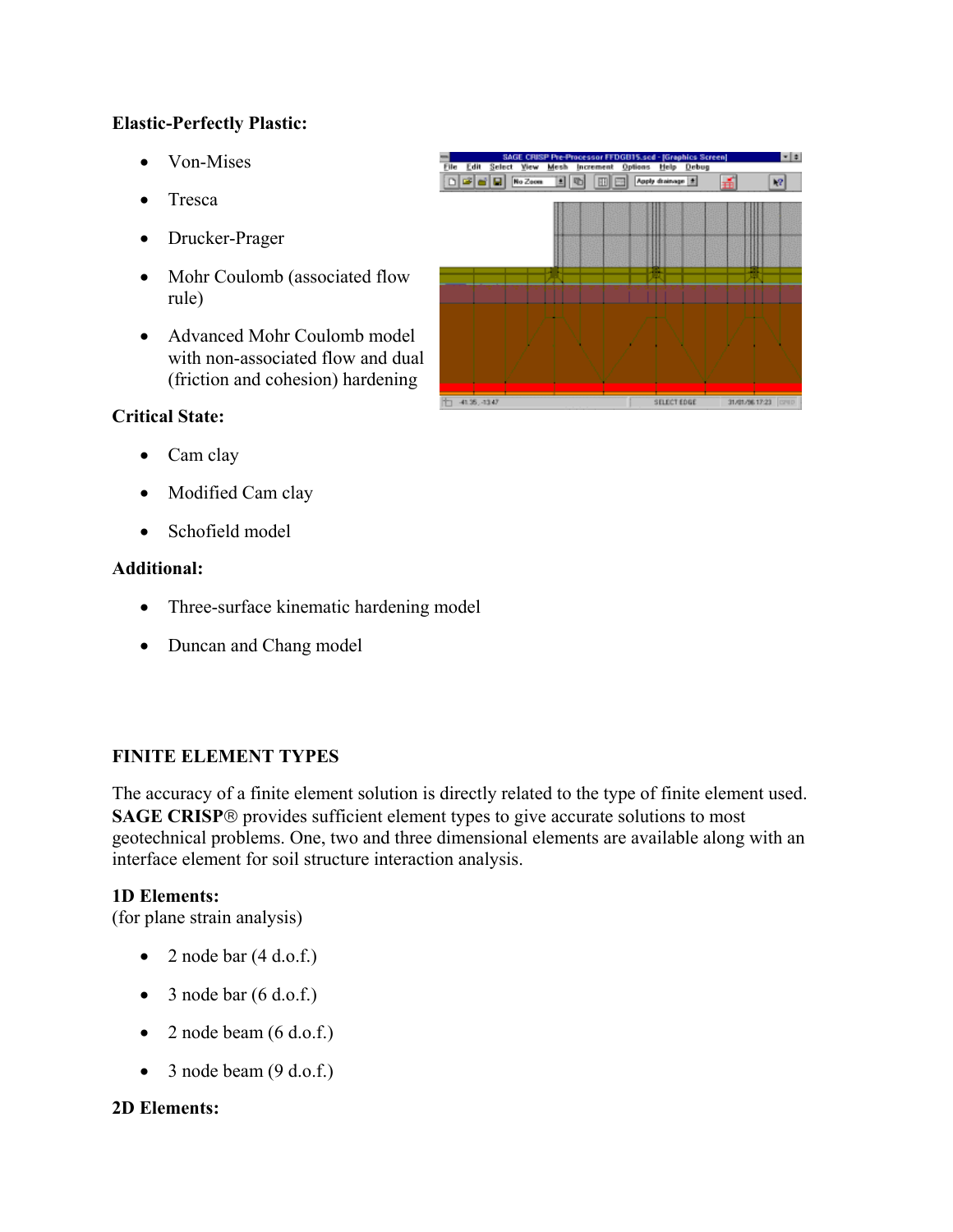(for plane strain and axisymmetry)

- 6 node linear strain triangle
- 8 node linear strain quadrilateral
- 15 node cubic strain triangle
- 22 node cubic strain triangle

#### **3D Elements:**

• 20 node linear strain brick

#### **Interface Elements:**

• 6 node interface element

# **THE GRAPHICAL USER INTERFACES**

The GUI's includes the following features:

- An easy-to-use graphical input window that allows you to create and alter models quickly and efficiently
- Point-and-click selection
- Automatic mesh generators
- Data entry via dialogue boxes, accessed from menus
- Display of construction sequences
- Graphical display of loads and fixities
- Complete control of all display options
- Zoom Pan and Rotate functions
- A material properties facility that can be set up with custom property values
- What-You-See-Is-What-You-Get printing of graphics
- Spreadsheet tools to enable the production of report output.

## **ON-LINE HELP**

In-depth context sensitive help is available throughout the GUI's. Error and warning messages are also output by the analysis program.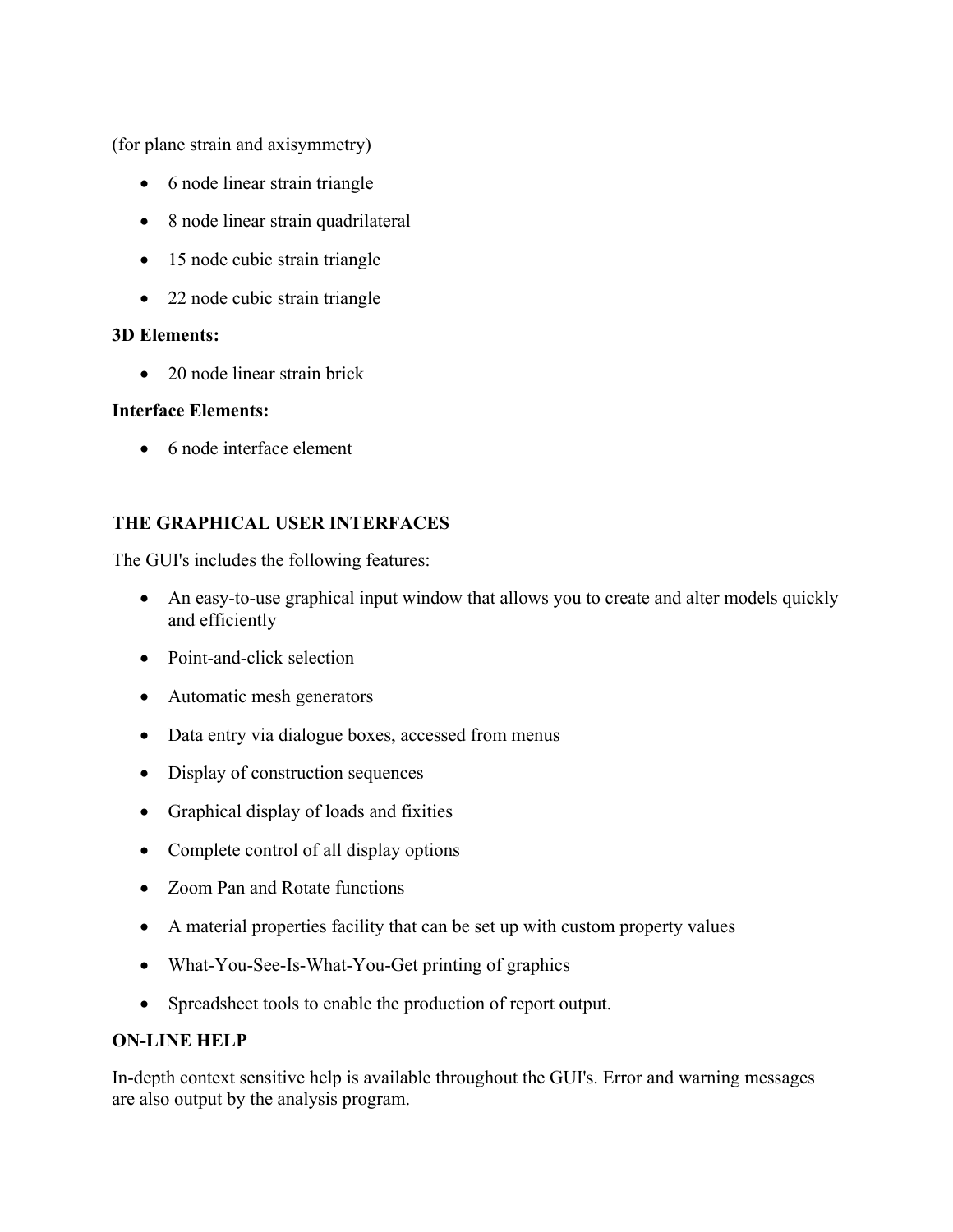# **EXISTING PUBLICATIONS**

An available Publications Directory contains reproductions of papers that have been published over the past 10 years whose content was derived through use of the CRISP analysis program. This is the most complete compilation of its kind and provides an comprehensive source of upto-date reference describing the application of CRISP to a wide range of problems

## **FEATURE SUMMARY**

- 2-D Plane Strain or Axisymmetric Analysis
- 3-D Analysis
- Construction Sequences
- Graphical Display of Loads and Fixities
- Drained Analysis
- Customizable Display Options
- Undrained Analysis
- Automatic Calculation of In Situ Stresses
- Fully Coupled Consolidation Analysis
- Results Graphing Tools
- Triangular, Quadrilateral and Hexahedral Finite Elements
- Deformed Mesh Plots
- Structural Bar and Beam Elements
- Contour Plots
- Interface Elements
- Yield Status Plots
- Automatic Mesh Generation
- Principal Stress and Strain Plots